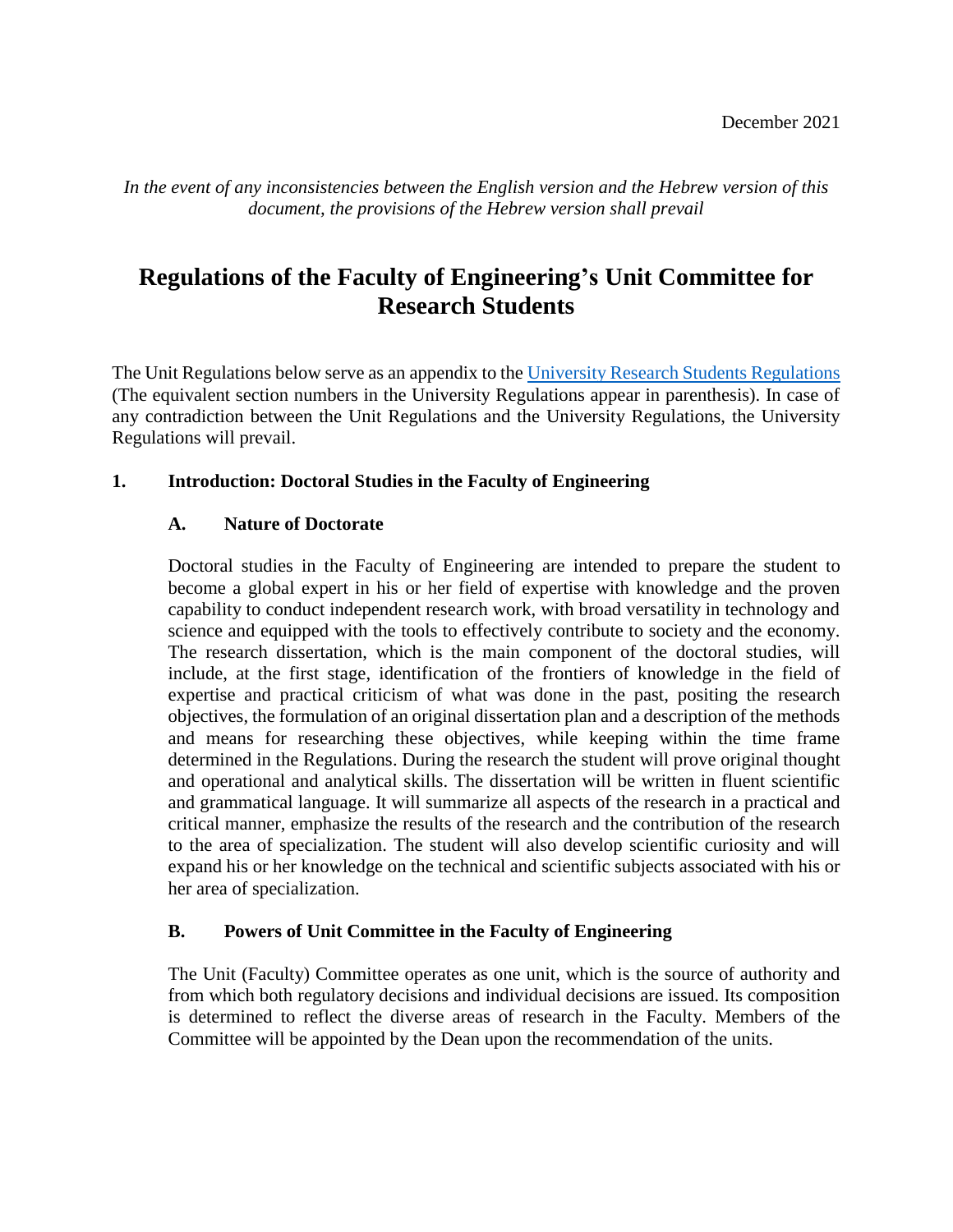### **2. Stage I Registration and Admission Conditions**

# **2.1 Regular Track**

- A. A person with a master's degree (M.Sc.) from a faculty of engineering is entitled to apply to the Unit Committee with a request to be admitted as a "Stage I Research Student" in the regular track. The final grade average in the master's degree studies will be at least 80 and the final thesis grade will be at least 85. (38)
- B. The candidate will submit to the Unit Committee secretariat the following documents:
	- 1) The consent of a faculty member who is authorized to advise a research student, to serve as advisor, and also the consent of the head of the School/Department to accept the candidate.
	- 2) At least two letters of recommendation from university faculty members or professionals from the industry (with a doctoral degree) who are familiar with the candidate, and at least one recommendation from the candidate's master's thesis advisor.
- C. The holder of a master's degree as stated in section A above who did not submit a final thesis within the scope of his or her studies will be treated by the Committee as stated in section 39 of the University Research Students Regulations.
- D. A candidate holding a master's degree from a non-engineering faculty, but whose training is in a related scientific field to the academic content handled in the Faculty of Engineering units, such as exact sciences, computer sciences or life sciences and medicine, will be required to undertake with a grade of minimum 80, several courses at the recommendation of the supervisor and with the approval of the Unit Committee. The advisor may approach the Unit Committee with a detailed letter requesting an exemption from any supplementary courses for the candidate.
- E. The final decision with regard to admission or rejection of a candidate is within the authority of the Unit Committee.

# **2.2 Direct Track**

# 2.2.1 **"Regular" Direct Track**

A. Master's students in the Faculty of Engineering who have not yet completed four semesters may apply to the Unit Committee with a request for admission to this track. In particular, students studying in the direct track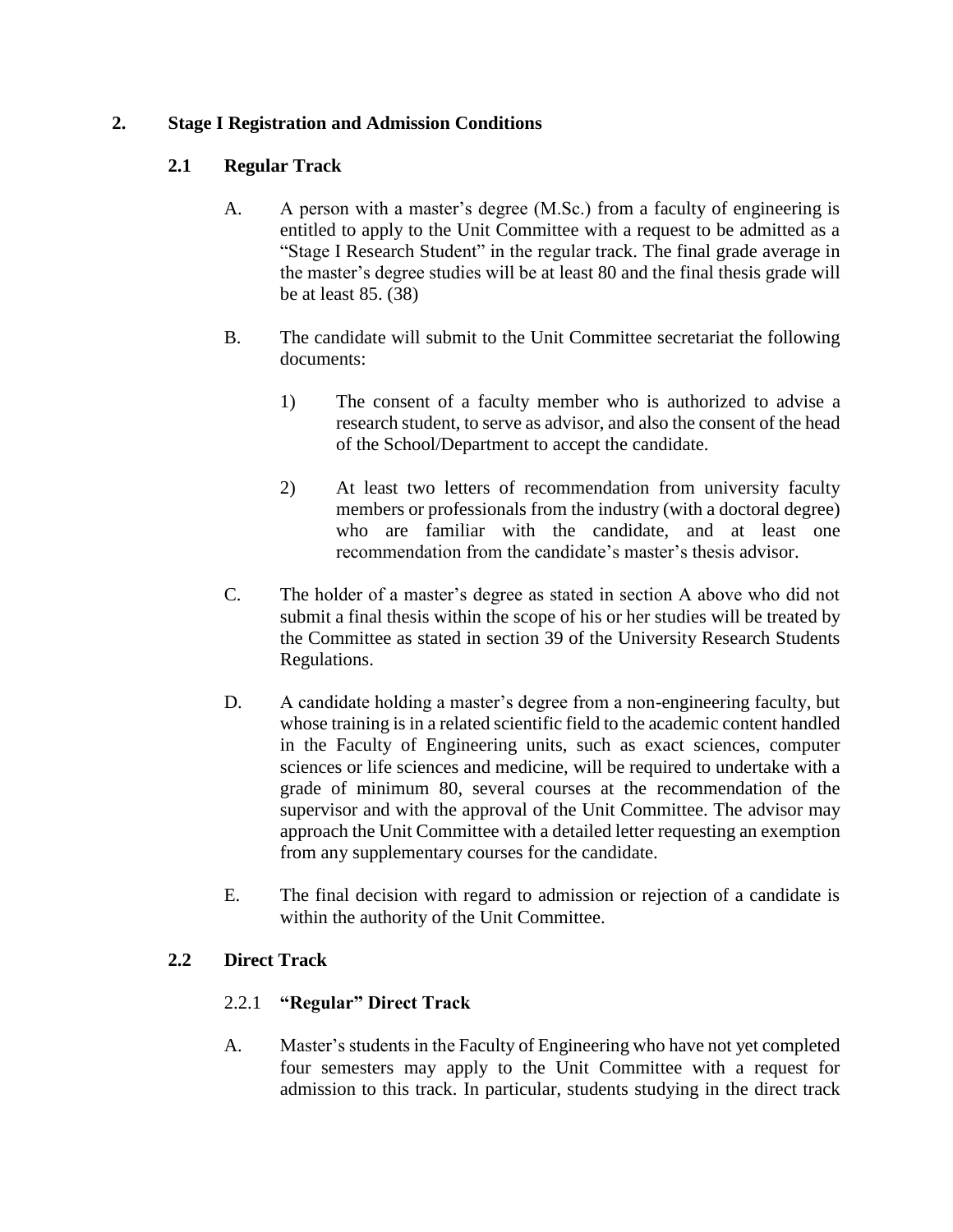for a master's degree in the Faculty of Engineering, and who are entitled to a bachelor's degree, may request admission into the direct track for a doctoral degree.

- B. The candidate will satisfy all the following conditions:
	- 1) Holds a bachelor's degree with a grade average of at least 85. (44)
	- 2) Studied courses for a master's degree within a scope of at least 9 credits, with a final grade average of at least 90, including a mandatory faculty course and a mandatory departmental course.
	- 3) Has written a research report equivalent to an article in a scientific journal. The report will be evaluated by a committee (advisor + one faculty member).
	- 4) Full-time student (must complete a residency within the University).
- C. The candidate will submit the following documents to the secretariat:
	- 1) The consent of a faculty member who is authorized to advise a research student, to serve as advisor and the consent of the head of the School/Department to accept the candidate. (49)
	- 2) An extended recommendation of the advisor on the candidate's skills and on the suitability of the research topic.
- D. Admission to Stage I of the direct track is conditional, until being admitted to Stage II.

#### 2.2.2 **Further Guidelines to Students who Have Studied in Accumulated Studies for a Master's Degree**

- A. All the provisions of section 2.2.1 above will apply, where the duration of accumulated studies (no more than three years) will not be included within the four semesters mentioned therein.
- B. A further condition for admission to the regular track is that the student was in compliance with all the requirements relating to the stage of accumulated studies in the Master's Degree Regulations.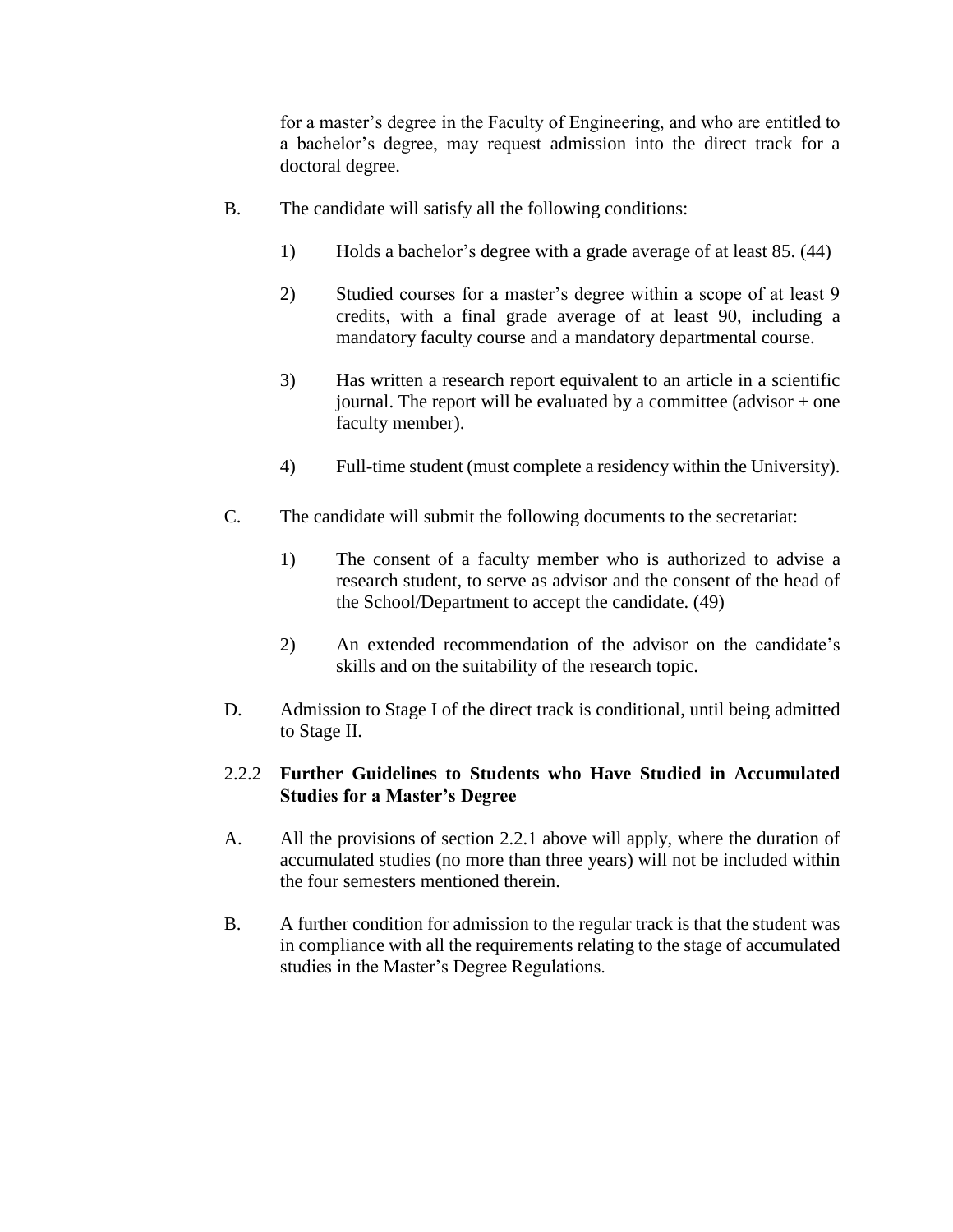#### **3. Duration of Studies and Research**

#### **3.1 Stage I Student**

- 3.1.1 Student Obligations
- A. Study program: The student will complete the supplementary courses imposed on him or her and also courses of 6 credits with a grade of at least 80 for each course, out of the courses imposed on a research student (see section 3.2.1 A below) until the date of submission of the research proposal.
- B. Research proposal:
	- 1) The student will submit to the Unit Committee a detailed research program signed by the advisor within a year and a half from the date of his or her admission. (40)
	- 2) A student in the direct track will submit the research program within one year of the date of his or her admission to the direct track.
	- 3) The research proposal will be submitted in English. The Unit Committee will approve its being written in Hebrew after submission of a detailed request by the student with the advisor's recommendation, at least three months prior to the date of submission of the proposal. (76)
	- 4) The research proposal signed by the advisor will be submitted according to the guidelines on the Faculty of Engineering website.
- 3.1.2 Candidacy Examination and Admission as Stage II Research Student
- A. Stage II Admission Conditions:
	- 1) The student must pass the candidacy examination. The examination may be taken at most twice.
	- 2) Students in the direct track the candidacy examination will be held in the format of the qualifying examination required in the University Regulations. (47)
- B. Appointment of examiners for the candidacy examination:
	- 1) The examiners committee will be appointed by the Unit Committee upon the recommendation of the advisor.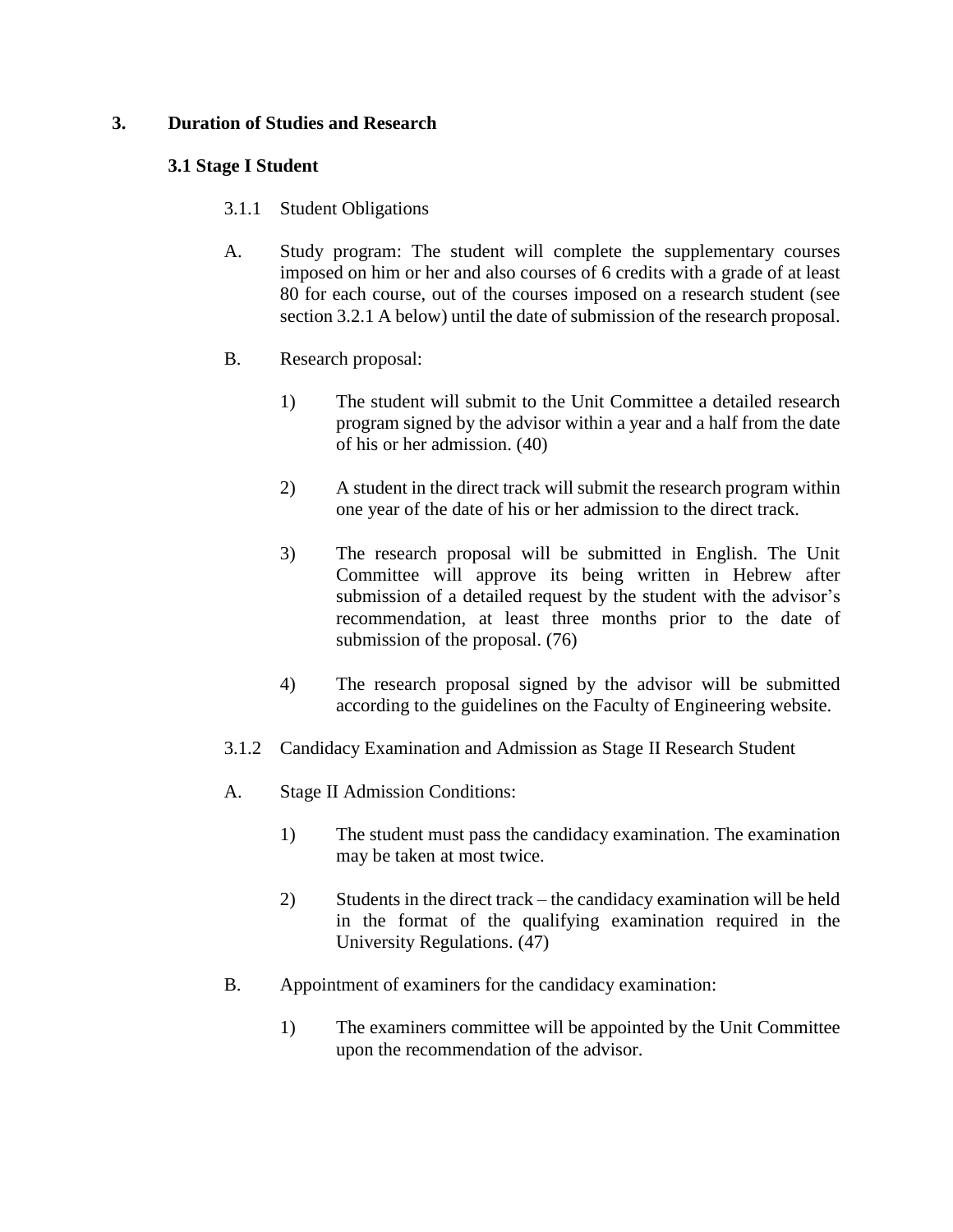- 2) The committee will be composed of the advisor(s) and at least two examiners who are faculty members in institutions of higher education with authority to grant doctoral degrees and at the rank of at least senior lecturer. At least one of the additional examiners must be a faculty member outside of the Faculty of Engineering. If there is more than one advisor, the number of examiners that are not advisors must be larger than the number of advisors.
- 3) An expanded examiners committee will be created for a student in the direct track to include the advisor(s) and 4 examiners at the rank of senior lecturer and above, as set forth in section 2 above, and where 2 of them must be faculty members outside of the Faculty of Engineering.
- 4) The members of the committee to be selected are experts in the fields of the research topics and related topics.
- 5) In special cases an expert may be appointed (in addition to the members of the committee as mentioned above) who is not a faculty member at an institution of higher education and whose expertise is likely to contribute to the task of judging.
- C. Evaluation of Research Proposal:
- 1) The examiners will be requested to evaluate the research proposal on a special form before the examination date. The candidacy examination will take place after receipt of the forms.
- D. Candidacy Examination:
	- 1) The examination will generally take place in person, with the participation of the student, the advisor and the examiners. The unit committee is authorized to approve remote participation of some or all participants in the examination.
	- 2) The examination will examine the proposed research with regard to its novelty, contribution, scope and the chance of bringing it to a successful conclusion.
	- 2) The student's proficiency in the research tools and relevant research methods and his or her proficiency of the research topic and topics related to the research program will also be examined within the scope of the examination.
	- 3) According to the results of the examination, one of the following decisions will be adopted: approval of the continued research work,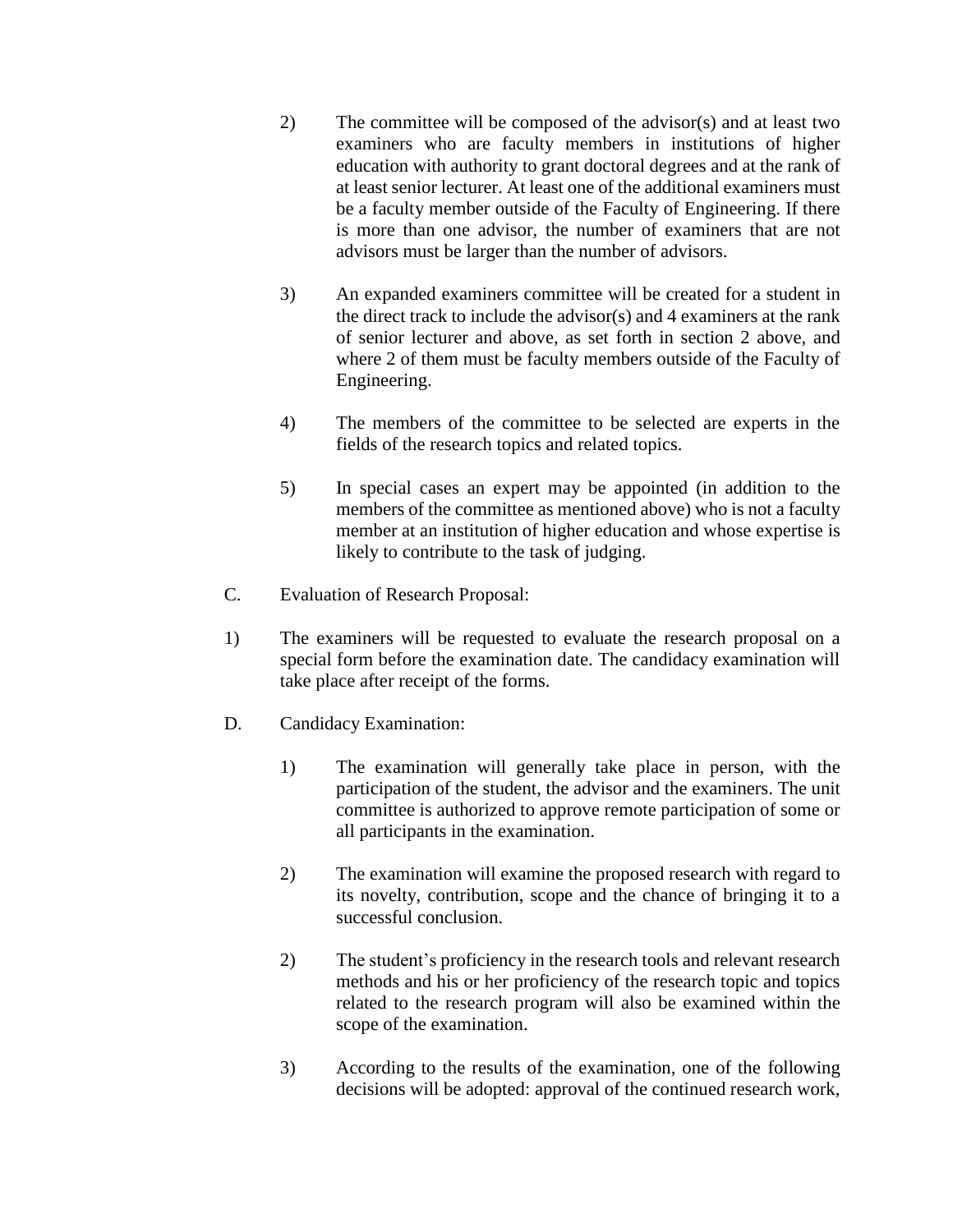approval of the continued research work after implementing amendments/compliance with conditions required by the examiners committee, holding a second examination or discontinuation of the research work.

4) A student in the direct track who did not pass the candidacy examination will have his or her studies in the direct track discontinued and the courses he or she studied within this framework will be deemed part of the master's degree studies. (48)

#### **3.2 Stage II Student**

# 3.2.1 Student Obligations

- A. Program of Studies:
	- 1) Up until the submission of the doctoral dissertation, the student will complete courses in a scope of at least 12 credits with an average grade of at least 80.
	- 2) A student in the direct track will complete up until the submission of the doctoral dissertation, courses in a scope of 30 credits with an average grade of at least 80. These studies in a scope of 30 credits include 9 or more credits that accumulated up until the transition to the direct track. (46)
	- 3) A student in the direct track will complete the courses required for the doctorate degree within three and a half years from the start date of the Masters studies. After completing this requirement and after being accepted to Stage II, a student in the direct track will be eligible to a M.Sc. degree.
	- 4) Where the student has failed a course, the grade will remain in effect without any credit (and will appear in any certificate of studies). Where there is no fail, the right to request not to include one course in the average grade will remain. This course will not be credited with points. (64). A doctoral degree course can entitle a student to no more than 3 credits.
	- 5) The advisor will recommend to the student a program of studies. If necessary, the committee will obligate the student to additional courses upon the recommendation of the examiners at the candidacy examination.
	- 6) "Supervised Reading" courses may be taken in addition to the required 12 credits.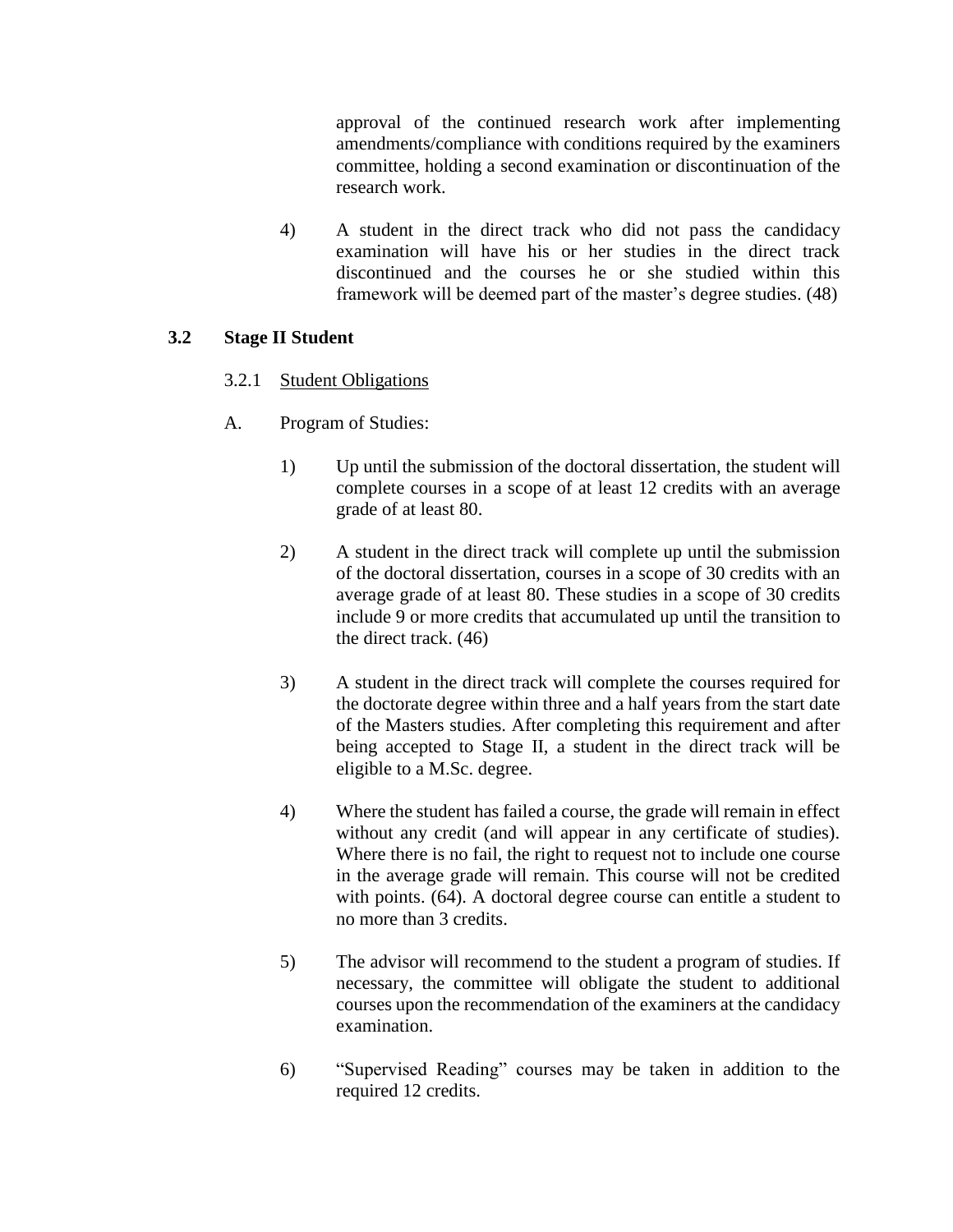- B. Annual Progress Report:
	- 1) A doctoral student will submit to the advisor a progress report once a year, upon the commencement of the academic year.
	- 2) The report will include details on the following: progress since the previous report, including a work plan and time frame for the objectives, progress during the research, scientific publications and active participation in scientific conferences and performance of a residency year.
	- 3) The progress report will be approved by the advisor and will bear his or her signature.
	- 4) The report will be approved by the Doctorate Unit Committee. (68)
- C. Residency Year:
	- 1) A research student must reside within the University for at least one consecutive year in the period of his or her studies (a year = an academic year). (67)
	- 2) The student's research will be conducted at the University or at one of its affiliated research institutes. In special cases the Unit Committee may permit the research to be conducted at an academic institution or other recognized research institute.
	- 3) A student who is not a full time student at the University will specify the performance of the residency year including dates with the advisor's approval.
	- 4) A special sub-committee operates within the framework of the University Committee for Research Students whose function is to examine and approve the performance of doctoral dissertations at the workplace of the student. Any request on the part of a new student wishing to perform the doctoral dissertation at his or her workplace will be passed on for the approval of this committee.
- D. Languages:

A research student will be obligated to pass the "technical writing – English" course.  $(65)$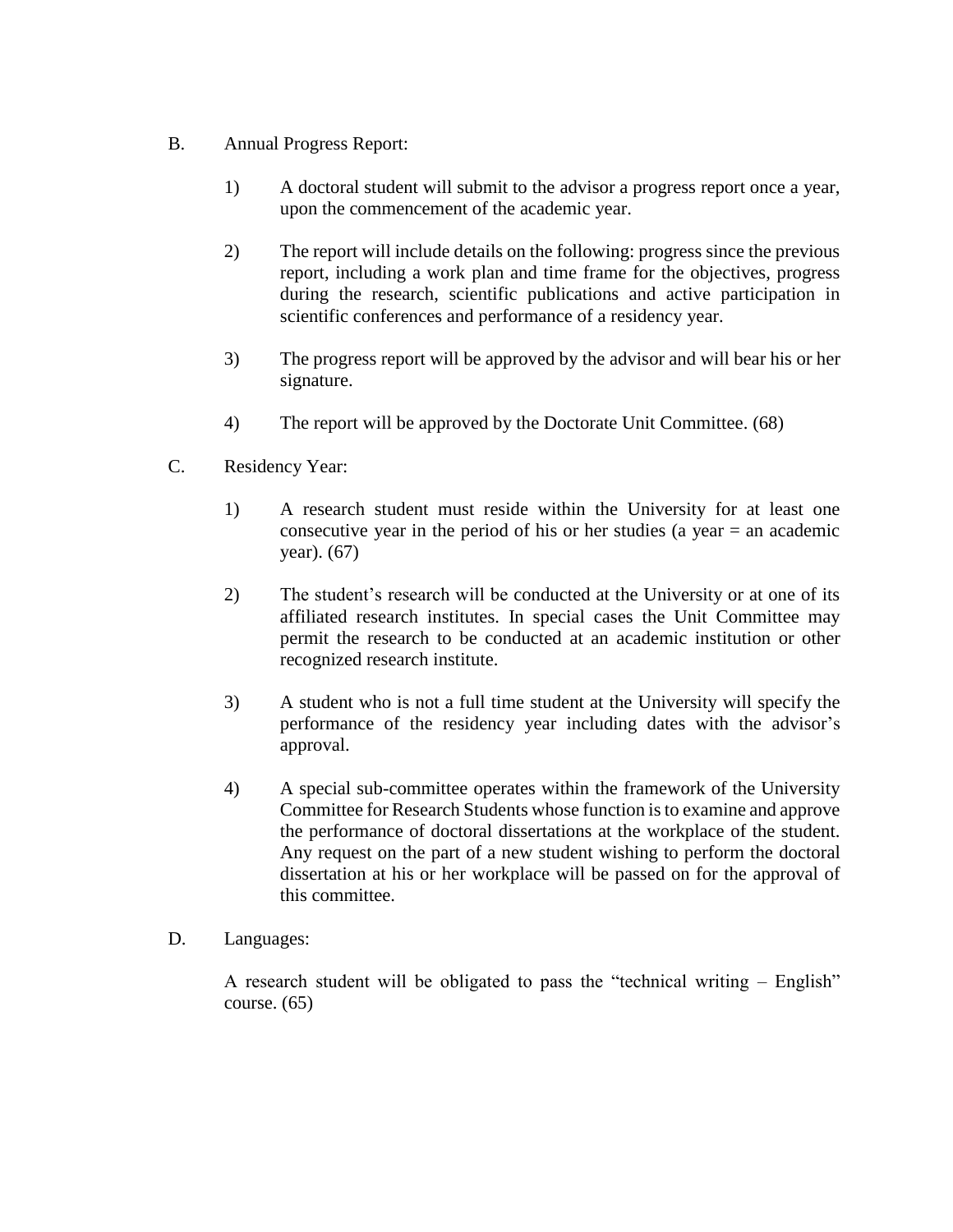#### E. Thesis Seminar:

The student must give at least one lecture within the scope of a departmental seminar of the School/Department in which he or she is studying within the scope of the requirements for obtaining a degree. The lecture will be given by the date of submission of the doctoral dissertation.

#### **4. Duration of Studies**

According to the University Regulations, the duration of studies for a doctoral degree is five years. A full-time student at the Faculty is required to complete studies in four years. (71)

In the event of any deviation from the time frame at each of the stages, the student and the advisor will submit detailed explanations why they deviated from the time frame allocated in the Regulations and will submit a detailed time frame for the date of submission of the thesis together with a progress report.

#### **5. Submission of Doctoral Dissertation and Judging Procedures**

#### **A. The Dissertation**

- 1) The doctoral dissertation will be submitted to the Unit Committee for judging after completion of all the degree obligations.
- 2) Since the supply of dissertation referees who read Hebrew is limited and according to section 76.3 of the University Regulations, the doctoral dissertation will be submitted in English. The Unit Committee will approve writing the dissertation in Hebrew after submission of a detailed request by the student with the advisor's recommendation at least six months prior to the date of submission of the dissertation. (76)
- 3) The student may, with the approval of the advisor, publish part of his or her research in the course of conducting the research work. (70)
- 4) The submission of a collection of articles: approval may be requested from the Unit Committee for the submission of a dissertation in the format of a collection of articles, subject to the [university procedure](https://acad-sec.tau.ac.il/phd/maamar) .
- 5) Upon completion of writing the doctoral dissertation, the student will submit to the PhD secretariat two copies of the doctoral dissertation to which will be attached an abstract of the dissertation, curriculum vitae and list of publications.
- 6) The doctoral dissertation composed of articles will all be written in the same language. The method of submission is subject to section 76 of the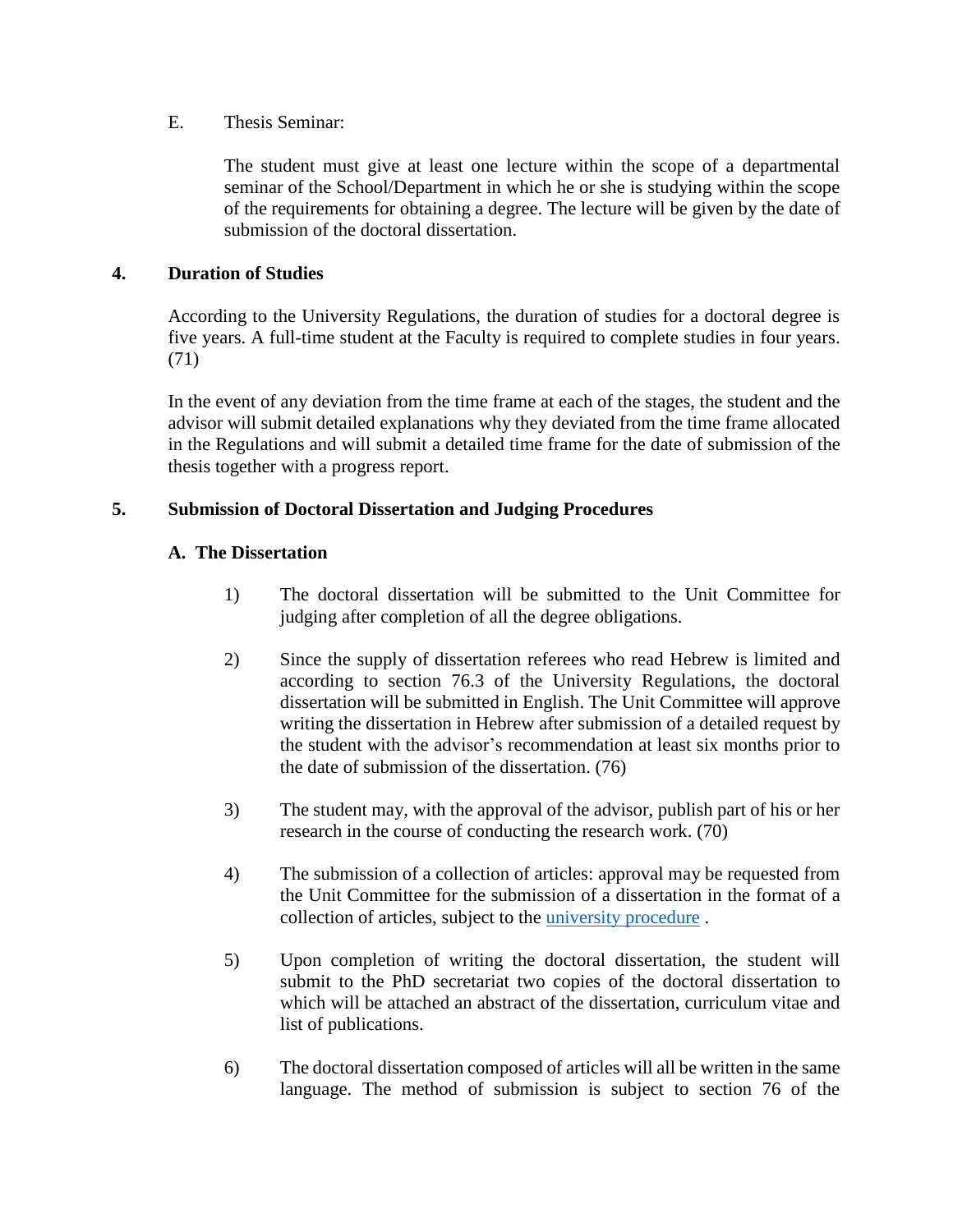University Regulations. In the event the dissertation is submitted in English, an abstract in Hebrew will also be attached as required.

# **B. Judging the Dissertation**

- 1) Collection of articles: the judging procedures of a doctoral dissertation composed of articles will be the regular procedures. (77)
- 2) The advisor will submit to the secretariat the following documents:
	- A) A detailed review to include the main findings and results, noting the student's original contribution to the dissertation. The review will include the advisor's reference to the fact the dissertation was made according to the approved research program.
	- B) Suggested list of referees, including investigators suitable to serve as referees, at the rank of at least senior lecturer on the regular track, at institutions of higher education – having authority to grant a doctoral degree to their students. (78). A referee having close research ties to a student or a advisor on the doctorate topic will not be suggested. (80)
	- C) Approval that the dissertation underwent proofreading and editing.
- 3) The Unit Committee will appoint at least two experts in the field of the research to serve together with the advisor(s) as referees of the doctoral dissertation. At least one of the experts to be appointed by the Committee will be from outside the Faculty of Engineering and he or she must be from another institution of higher education having authority to grant a doctoral degree to its students. (77). Where there is more than one advisor, the number of referees shall be greater by one from the number of advisors.
- 4) The doctoral dissertation shall be sent by the research students secretariat to the referees for examination and receiving a written review that will be submitted within two months. The review of the doctoral dissertation shall be comprised of a short summary of the dissertation, and whether it is to be accepted as is, with minor corrections to be approved by the advisor, with material corrections necessitating rejudging the dissertation, or that it be rejected. Furthermore, in the event corrections are needed, the referee shall designate the required changes. The referee shall also be required to detail topics that he or she wants the student to refer to in the examination. The reviews shall be collected by the committee secretariat for research students and collectively sent to the advisor and student before the oral examination.
- 5) Where the student has not published at least three international publications that meet the University criteria for a submitted the thesis in the format of a collection of articles before the submission of their doctoral dissertation, the dissertation shall